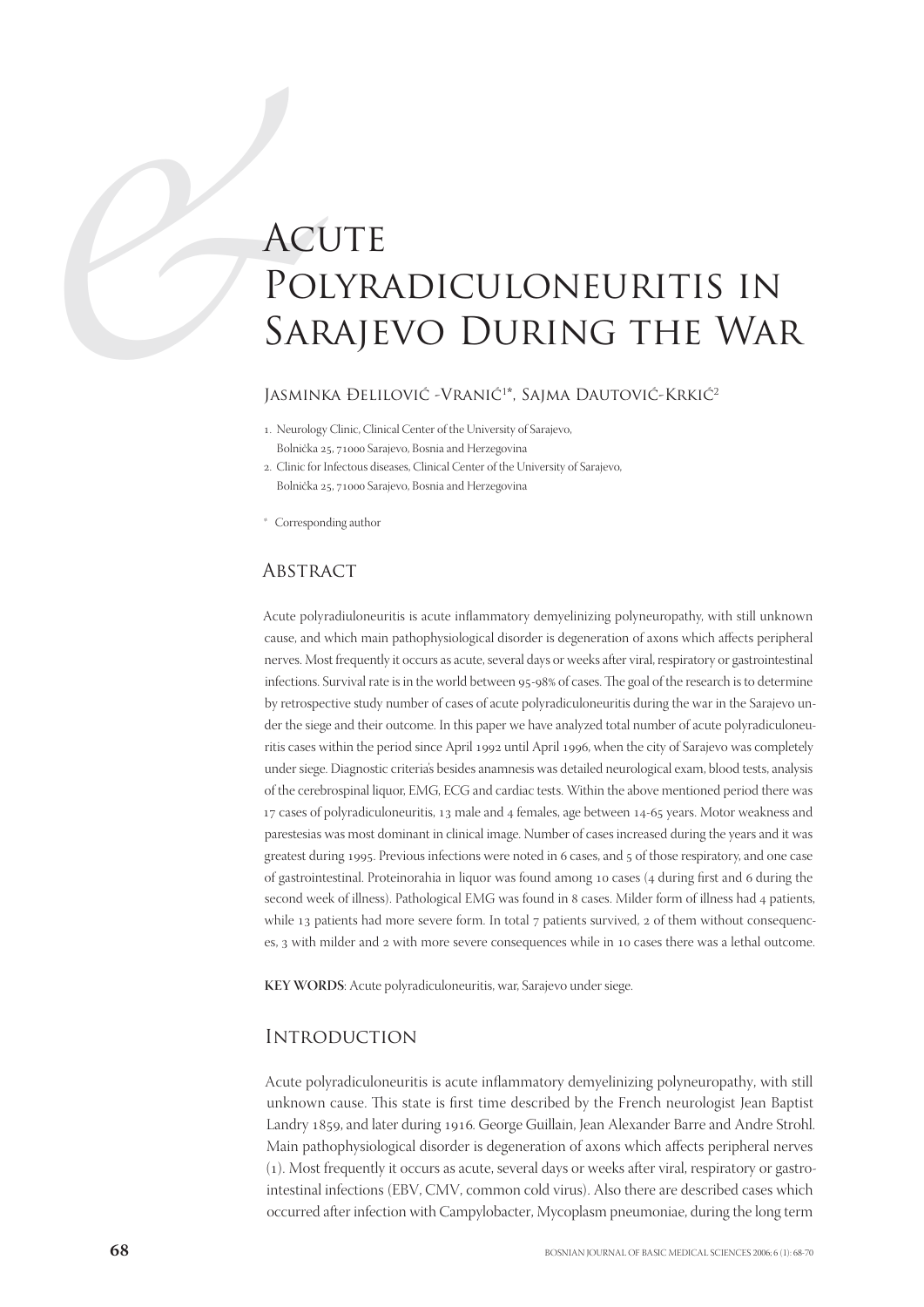therapy of tuberculosis meningoencefalitis, after surgery, during pregnancy or after delivery, after insect bites, after influence vaccine and after polyviral vaccine  $(2,3)$ . It occurs among 1-2 cases on 100000 inhabitants per year. Illness usually starts with the motor weakness, frequently symmetric and most frequently have ascendant course, although the descendent is not rare. Parallel to this occurs sensor symptoms –parestesias, in form of socks and gloves phenomena, which is the consequence of deep sensitivity disorder  $(4)$ . The illness is successfully treated in almost  $98\%$  of case with more or less consequences  $(5)$ .

# GOAL

To analyze all patients with acute polyradiculoneuritis in Sarajevo under the siege during the war and their outcome.

#### Material and Methods

A retrospective study of patients with acute radiculoneuritis which were treated at the Neurology Clinic in Sarajevo in the period from 1st of April 1992, until 1st of April 1996. This was a period of war during which the city of Sarajevo was surrounded by the aggressor army. During the majority of time during that period city was without electricity, drinking water, gas, with the minimal quantities of food supplies or without it. There was no possibility for the free movement, so the citizens liven in constant fear that they can be hit, crushed, taken away or killed. Diagnostic criteria's besides anamnesis was, detailed neurological examination, laboratory testing of blood, urine, blood sugar levels, transaminazes, bilirubine and proteins in blood, with the analyses of cerebrospinal liquor, EMG, ECG and cardiac examination.

#### **RESULTS**

Six patients had verified previous infection, five of them had respiratory and one gastrointestinal infection. Four patients had milder expression of clinical symptoms, and 13 more severe one. Main symptoms were motor weakness and parestesias, and clinical symptoms were dominated by areflexion with the generally severe state, paresis and paralyses. Blood tests indicated mildly increased SE among patients (up to 20 during firs hours), moderately increased among 5 patient (up to 50), high among 3 patients  $(70)$ , while 5 patients had normal finding. Among 10 patients a pathological proteinorahia in liquor was found (among 4 during the first and second week and among 6 during the second week).



Four patients had normal results of liquor testing, and in three cases due to the acute course of illness a lumbal punction is not performed. Among 6 patients a milder pleocitois in liquor was noted (up to 65 cells). Pathological EMG had 8 patients, and negative T wave in ECG was found among 5 patients. From the total number of treated, 10 died  $(58,8%)$  and of them in the Center for anesthesia and reanimation.  $\sigma$  patients survived (41,2%), two without consequences, three with milder consequences (monoparesis), and two with severe consequences (deep paraparesis).

#### Discussion

With the incidence of 1-2 cases per 100000 inhabitants annually, acute polyradicuneuritis is considered to be a rare disease. Although the true cause of illness today is still unknown, it is considered that more different causes can be a trigger for the occurrence of the acute polyradiculoneuritis  $(4)$ . According to the literature references in 50% of cases, illness is preceded by the viral infection, and which is also confirmed in our research, where the previous infection was present in 38% of case. Illness is more frequent among males than female, which is also applicable for our research. Clinical expression of illness is dominated by sensor disorders in 50% of case, motor weakness in  $25%$ , and mixed motor – sensor symptoms in  $25\%$  of cases (6). In our research clinical expression was opposite to the referent data. Within our sample most dominant was weakness in  $55\%$  of case which is double as described in literature and sensor disorders was present among 90% of patients. With early diagnosis of the acute polyradiculoneuritis, adequate pharmacological treatment and sufficient rehabilitation, survival rate is practically 97% with more or less consequences.